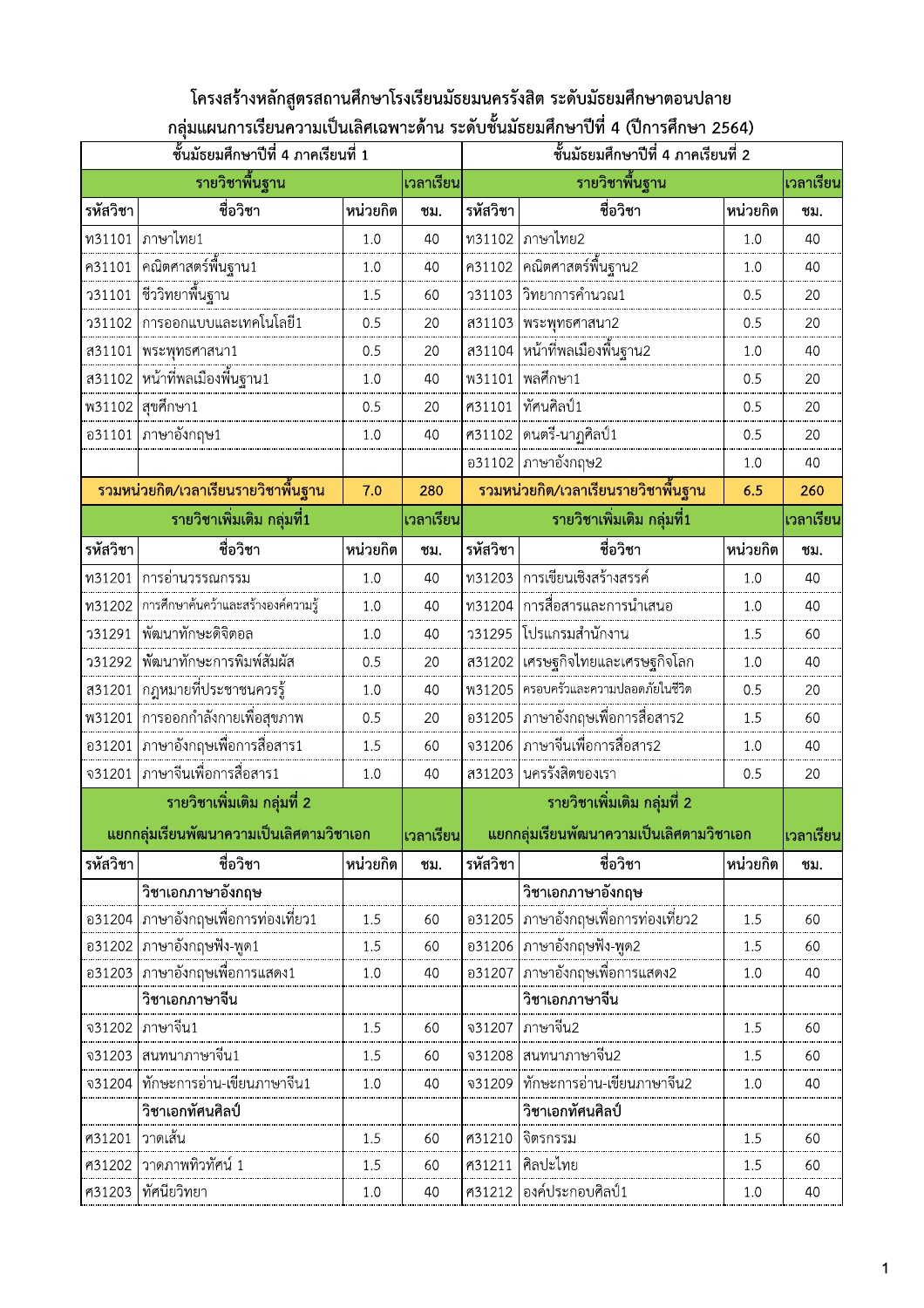|               | ์ชั้นมัธยมศึกษาปีที่ 4 ภาคเรียนที่ 1             | ชั้นมัธยมศึกษาปีที่ 4 ภาคเรียนที่ 2 |      |                |                                                  |      |      |
|---------------|--------------------------------------------------|-------------------------------------|------|----------------|--------------------------------------------------|------|------|
|               | วิชาเอกดุริยางคศิลป์                             |                                     |      |                | วิชาเอกดุริยางคศิลป์                             |      |      |
| ศ31204        | องค์ประกอบและทฤษฎีดนตรีพื้นฐาน                   | 1.5                                 | 60   | ศ31219         | ปฏิบัติเครื่องเอก1                               | 1.5  | 60   |
| ศ31205        | คีย์บอร์ดขั้นพื้นฐาน                             | 1.5                                 | 60   | ศ31220         | ปฏิบัติรวมวง1                                    | 1.5  | 60   |
| ศ31206        | เครื่องประกอบจังหวะ                              | 1.0                                 | 40   | ศ31221         | โสตทักษะระดับเสียงดนตรี                          | 1.0  | 40   |
|               | วิชาเอกนาฏยศิลป์และศิลปการแสดง                   |                                     |      |                | วิชาเอกนาฏยศิลป์และศิลปการแสดง                   |      |      |
| ศ31209        | ทักษะนาฏศิลป์ไทย1                                | 1.5                                 | 60   | ศ31218         | ทักษะนาฏศิลป์ไทย2                                | 1.5  | 60   |
| ศ31207        | นาฏศิลป์ไทยเบื้องต้น                             | 1.5                                 | 60   | ศ31222         | การแสดงละคร                                      | 1.5  | 60   |
| ศ31208        | ศิลปะการแต่งหน้าและทำผมการแสดง                   | 1.0                                 | 40   | ศ31216         | ประวัติการละครไทย                                | 1.0  | 40   |
|               | วิชาเอกเทคโนโลยีมัลติมีเดีย                      |                                     |      |                | วิชาเอกเทคโนโลยีมัลติมีเดีย                      |      |      |
| 731296        | ทักษะพื้นฐานคอมพิวเตอร์                          | 1.5                                 | 60   | 731288         | ระบบฐานข้อมูลคอมพิวเตอร์                         | 1.5  | 60   |
| 731293        | พื้นฐานการเขียนโปรแกรมคอมพิวเตอร์                | 1.5                                 | 60   | 731299         | แอนิเมชั่น2มิติ                                  | 1.5  | 60   |
| 731284        | การออกแบบกราฟิก 1                                | 1.0                                 | 40   | 731290         | การออกแบบกราฟิก2                                 | 1.0  | 40   |
|               | วิชาเอกอาหารและโภชนาการ                          |                                     |      |                | วิชาเอกอาหารและโภชนาการ                          |      |      |
| \$31209       | การถนอมอาหารและการแปรรูป                         | 1.5                                 | 60   | \$31212        | ศิลปะการจัดตกแต่งอาหาร                           | 1.5  | 60   |
| \$31210       | อาหารไทย 1                                       | 1.5                                 | 60   | \$31213        | อาหารไทย 2                                       | 1.5  | 60   |
| \$31211       | ภาษาอังกฤษสำหรับการบริการอาหาร                   | 1.0                                 | 40   | \$31214        | โภชนาการและสุขาภิบาลอาหาร                        | 1.0  | 40   |
|               | วิชาเอกพลศึกษา                                   |                                     |      |                | วิชาเอกพลศึกษา                                   |      |      |
| <b>W31202</b> | การเคลื่อนไหวมนุษย์                              | 1.5                                 | 60   | พ31209  พุตซอล |                                                  | 1.5  | 60   |
| <b>W31204</b> | ฟุตบอล                                           | 1.5                                 | 60   | <b>W31207</b>  | การบริหารและจัดการกีฬา                           | 1.5  | 60   |
| <b>W31203</b> | เทคโนโลยีทางพลศึกษา                              | 1.0                                 | 40   |                | พ31206 การวิเคราะห์สมรรถภาพทางกาย                | 1.0  | 40   |
|               | รวมหน่วยกิต/เวลาเรียนรายวิชาเพิ่มเติม            | 11.5                                | 460  |                | รวมหน่วยกิต/เวลาเรียนรายวิชาเพิ่มเติม            | 12.0 | 480  |
|               | รวมหน่วยกิต/เวลาเรียนรายวิชา                     | 18.5                                | 740  |                | รวมหน่วยกิต/เวลาเรียนรายวิชา                     | 18.5 | 740  |
|               | กิจกรรมพัฒนาผู้เรียน                             |                                     | เวลา |                | กิจกรรมพัฒนาผู้เรียน                             |      | เวลา |
|               | ชื่อกิจกรรม                                      |                                     | ชม.  |                | ชื่อกิจกรรม                                      |      | ชม.  |
| แนะแนว1       |                                                  |                                     | 20   | แนะแนว2        |                                                  |      | 20   |
|               | ชุมนุมตามความสนใจ ม.4/รักษาดินแดน นศท.ชั้นปีที่1 |                                     | 20   |                | ชุมนุมตามความสนใจ ม.4/รักษาดินแดน นศท.ชั้นปีที่1 |      | 20   |
|               | กิจกรรมส่งเสริมคุณธรรมจริยธรรม                   |                                     | 20   |                | กิจกรรมส่งเสริมคุณธรรมจริยธรรม                   |      | 20   |
|               | รวมเวลากิจกรรมพัฒนาผู้เรียน                      |                                     | 60   |                | รวมเวลากิจกรรมพัฒนาผู้เรียน                      |      | 60   |
|               | เวลาเรียนรวมทั้งสิ้น                             |                                     | 800  |                | เวลาเรียนรวมทั้งสิ้น                             |      | 800  |

### โครงสร้างหลักสูตรสถานศึกษาโรงเรียนมัธยมนครรังสิต ระดับมัธยมศึกษาตอนปลาย ึกลุ่มแผนการเรียนความเป็นเลิศเฉพาะด้าน ระดับชั้นมัธยมศึกษาปีที่ 4 (ปีการศึกษา 2564)

์ผู้เรียนปฏิบัติกิจกรรมเพื่อสังคมและสาธารณะประโยชน์นอกตารางเรียน ปีละไม่น้อยกว่า 20 ชั่วโมง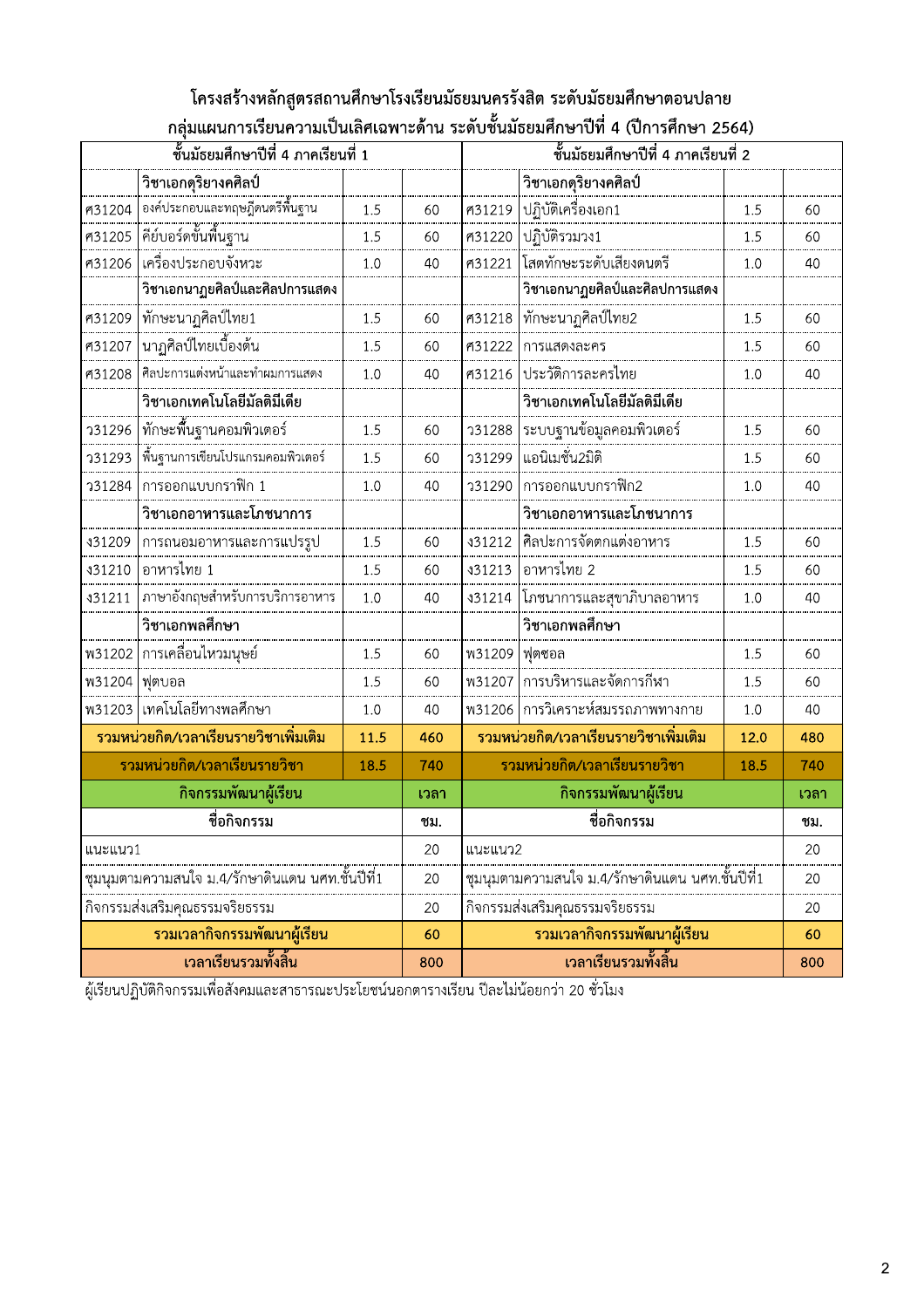|               | ชั้นมัธยมศึกษาปีที่ 5 ภาคเรียนที่ 1      |          |                           |               | ชั้นมัธยมศึกษาปีที่ 5 ภาคเรียนที่ 2      |           |                          |
|---------------|------------------------------------------|----------|---------------------------|---------------|------------------------------------------|-----------|--------------------------|
|               | รายวิชาพื้นฐาน                           |          | เวลาเรียน                 |               | รายวิชาพื้นฐาน                           |           | ่ <mark>เวลาเรียน</mark> |
| รหัสวิชา      | ชื่อวิชา                                 | หน่วยกิต | ชม.                       | รหัสวิชา      | ชื่อวิชา                                 | พน่วยกิต  | ชม.                      |
| ท32101        | ภาษาไทย3                                 | 1.0      | 40                        | ท32102        | ภาษาไทย4                                 | 1.0       | 40                       |
| ค32101        | คณิตศาสตร์พื้นฐาน3                       | 1.0      | 40                        | ค32102        | คณิตศาสตร์พื้นฐาน4                       | 1.0       | 40                       |
| <b>32101</b>  | ้<br>เคมีพื้นฐาน                         | 1.5      | 60                        |               | ว32103  พิสิกส์พื้นฐาน                   | 1.5       | 60                       |
|               | ว32102  การออกแบบและเทคโนโลยี2           | 0.5      | 20                        | <b>332104</b> | วิทยาการคำนวณ2                           | 0.5       | 20                       |
| ส32101        | พระพุทธศาสนา3                            | 0.5      | 20                        |               | ส32103  พระพุทธศาสนา4                    | 0.5       | 20                       |
|               | ส32102  เศรษฐศาสตร์                      | 1.0      | 40                        | ส32104        | ภูมิศาสตร์                               | 1.0       | 40                       |
| <b>W32102</b> | ่ สุขศึกษา2                              | 0.5      | 20                        | <b>W32101</b> | พลศึกษา2                                 | 0.5       | 20                       |
| ศ32101        | ทัศนศิลป์2                               | 0.5      | 20                        | ศ32102        | ดนตรี-นาฏศิลป์2                          | 0.5       | 20                       |
|               | อ32101   ภาษาอังกฤษ3                     | 1.0      | 40                        |               | อ32102 ภาษาอังกฤษ4                       | 1.0       | 40                       |
|               | รวมหน่วยกิต/เวลาเรียนรายวิชาพื้นฐาน      | 7.5      | 300                       |               | รวมหน่วยกิต/เวลาเรียนรายวิชาพื้นฐาน      | 7.5       | 300                      |
|               | รายวิชาเพิ่มเติม กลุ่มที่1               |          | เวลาเรียน                 |               | รายวิชาเพิ่มเติม กลุ่มที่1               |           | ี่เวลาเรียน              |
| รหัสวิชา      | ชื่อวิชา                                 | หน่วยกิต | ชม.                       | รหัสวิชา      | ชื่อวิชา                                 | ่หน่วยกิต | ชม.                      |
| ท32201        | การพูดเชิงสร้างสรรค์                     | 1.0      | 40                        | ท32202        | การเขียนสารคดี                           | 1.0       | 40                       |
| 132281        | โครงงาน1                                 | 1.0      | 40                        | 732289        | โครงงาน2                                 | 1.0       | 40                       |
| ว32282        | เครือข่ายออนไลน์                         | 1.0      | 40                        | <b>332290</b> | การใช้โปรแกรมสร้างแฟ้มผลงาน              | 1.0       | 40                       |
| ส32201        | ศาสนวิถี                                 | 1.0      | 40                        | ส32202        | วัฒนธรรมและอารยธรรมโลก                   | 1.0       | 20                       |
|               | พ32201  เกมและนันทนาการ                  | 0.5      | 20                        | พ32205        | แฮนด์บอล                                 | 0.5       | 20                       |
|               | ้อ32201   ภาษาอังกฤษเพื่อการสื่อสาร3     | 1.5      | 40                        |               | อ32205 ภาษาอังกฤษเพื่อการสื่อสาร4        | 1.5       | 60                       |
|               | จ32201   ภาษาจีนเพื่อการสื่อสาร3         | 1.0      | 40                        |               | จ32205   ภาษาจีนเพื่อการสื่อสาร4         | 1.0       | 40                       |
|               |                                          |          |                           |               |                                          |           |                          |
|               | รายวิชาเพิ่มเติม กลุ่มที่ 2              |          |                           |               | รายวิชาเพิ่มเติม กลุ่มที่ 2              |           |                          |
|               | แยกกลุ่มเรียนพัฒนาความเป็นเลิศตามวิชาเอก |          | $\vert$ เวลาเรียน $\vert$ |               | แยกกลุ่มเรียนพัฒนาความเป็นเลิศตามวิชาเอก |           | เวลาเรียน                |
| รหัสวิชา      | ชื่อวิชา                                 | พน่วยกิต | ชม.                       | รหัสวิชา      | ชื่อวิชา                                 | พน่วยกิต  | ชม.                      |
|               | วิชาเอกภาษาอังกฤษ                        |          |                           |               | วิชาเอกภาษาอังกฤษ                        |           |                          |
| อ32202        | การอ่านข่าวภาษาอังกฤษ                    | 1.5      | 60                        | อ32207        | การอ่านบทความภาษาอังกฤษ                  | 1.5       | 60                       |
|               | อ32203   ภาษาอังกฤษเพื่อการโรงแรม        | 1.5      | 60                        |               | ้อ32208   ภาษาอังกฤษเพื่อการนำเสนอ       | 1.5       | 60                       |
| อ32204        | การเขียนภาษาอังกฤษเบื้องต้น1             | 1.0      | 40                        | อ32209        | การเขียนภาษาอังกฤษเบื้องต้น2             | 1.0       | 40                       |
|               | วิชาเอกภาษาจีน                           |          |                           |               | วิชาเอกภาษาจีน                           |           |                          |
| จ32202        | ่ ภาษาจีน3                               | 1.5      | 40                        | จ32206        | ภาษาจีน4                                 | 1.5       | 40                       |
| จ32203        | สนทนาภาษาจีน3                            | 1.5      | 40                        | จ32207        | สนทนาภาษาจีน4                            | 1.5       | 40                       |
| จ32204        | ทักษะการอ่าน-เขียนภาษาจีน3               | 1.0      | 40                        | จ32208        | ทักษะการอ่าน-เขียนภาษาจีน4               | 1.0       | 40                       |
|               | วิชาเอกทัศนศิลป์                         |          |                           |               | วิชาเอกทัศนศิลป์                         |           |                          |
| ศ32201        | ประติมากรรม                              | 1.5      | 60                        | ศ32210        | ภาพพิมพ์                                 | 1.5       | 60                       |
| ศ32202        | วาดภาพทิวทัศน์2                          | 1.5      | 60                        | ศ32211        | ออกแบบตกแต่งภายใน                        | 1.5       | 60                       |
| ศ32203        | กายวิภาค1                                | 1.0      | 40                        | ศ32212        | องค์ประกอบศิลป์2                         | 1.0       | 40                       |

## โครงสร้างหลักสูตรสถานศึกษาโรงเรียนมัธยมนครรังสิต ระดับมัธยมศึกษาตอนปลาย ึกลุ่มแผนการเรียนความเป็นเลิศเฉพาะด้าน ระดับชั้นมัธยมศึกษาปีที่ 5 (ปีการศึกษา 2565)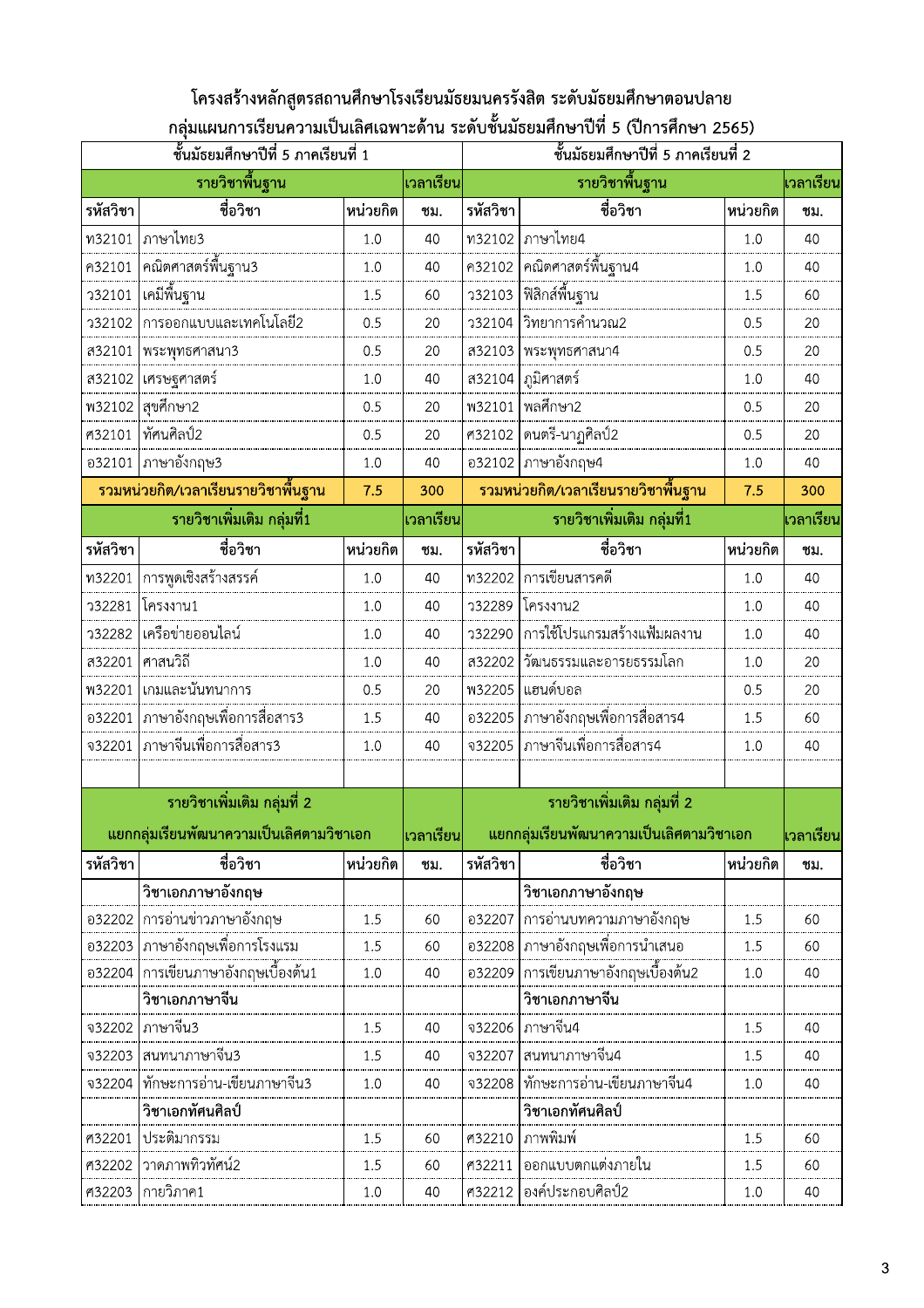|               | ์ ชั้นมัธยมศึกษาปีที่ 5 ภาคเรียนที่ 1            |      |      |         | ์ชั้นมัธยมศึกษาปีที่ 5 ภาคเรียนที่ 2                  |      |      |
|---------------|--------------------------------------------------|------|------|---------|-------------------------------------------------------|------|------|
|               | วิชาเอกดุริยางคศิลป์                             |      |      |         | วิชาเอกดุริยางคศิลป์                                  |      |      |
| ศ32204        | ปฏิบัติเครื่องเอก2                               | 1.5  | 60   | ศ32213  | ปฏิบัติเครื่องเอก3                                    | 1.5  | 60   |
| ศ32205        | ปฏิบัติรวมวง2                                    | 1.5  | 60   | ศ32214  | ปฏิบัติรวมวง3                                         | 1.5  | 60   |
| ศ32206        | การซ่อมบำรุงอุปกรณ์ดนตรี                         | 1.0  | 40   | ศ32215  | การประพันธ์เพลงและบันทึกเสียง                         | 1.0  | 40   |
|               | วิชาเอกนาฏยศิลป์และศิลปการแสดง                   |      |      |         | วิชาเอกนาฏยศิลป์และศิลปการแสดง                        |      |      |
| ศ32207        | ทักษะนาฏศิลป์ไทย3                                | 1.5  | 60   | ศ32216  | ทักษะนาฏศิลป์ไทย4                                     | 1.5  | 60   |
| <b>ศ32208</b> | นาฏกรรมประเภทโขน                                 | 1.5  | 60   | ศ32217  | การแสดงนาฏศิลป์พื้นเมือง                              | 1.5  | 60   |
| <b>ศ32209</b> | การแสดงวิพิธทัศนา                                | 1.0  | 40   | ศ32218  | เพลงหน้าพาทย์                                         | 1.0  | 40   |
|               | วิชาเอกเทคโนโลยีมัลติมีเดีย                      |      |      |         | วิชาเอกเทคโนโลยีมัลติมีเดีย                           |      |      |
| 732286        | แอนนิเมชั่น3มิติ                                 | 1.5  | 60   | 132292  | การใช้โปรแกรมในการออกแบบ                              | 1.5  | 60   |
| 732287        | การเขียนโปรแกรมพัฒนาเกม                          | 1.5  | 60   | 732293  | การผลิตสื่อประชาสัมพันธ์                              | 1.5  | 60   |
| 732288        | เทคนิคการตัดต่อภาพดิจิตัล                        | 1.0  | 40   | 132294  | การพัฒนาเว็บไซต์                                      | 1.0  | 40   |
|               | วิชาเอกอาหารและโภชนาการ                          |      |      |         | วิชาเอกอาหารและโภชนาการ                               |      |      |
| \$32201       | การบริการอาหารและเครื่องดื่ม                     | 1.5  | 60   | \$32204 | อาหารว่าง                                             | 1.5  | 60   |
| \$32202       | อาหารนานาชาติ                                    | 1.5  | 60   | \$32205 | เบเกอรี่                                              | 1.5  | 60   |
| \$32203       | รายการอาหารและการคำนวนต้นทุน                     | 1.0  | 40   | \$32206 | อาหารเพื่อการจัดเลื้อง                                | 1.0  | 40   |
|               | วิชาเอกพลศึกษา                                   |      |      |         | วิชาเอกพลศึกษา                                        |      |      |
| <b>W32202</b> |                                                  | 1.5  | 60   | พ32206  | โภชนาการกับการกีฬา                                    | 1.5  | 60   |
| <b>W32203</b> | วอลเลย์บอล                                       | 1.5  | 60   | พ32207  | ่กรีฑา                                                | 1.5  | 60   |
| <b>W32204</b> | เวชศาสตร์การกีฬา                                 | 1.0  | 40   |         | $\texttt{W32208}$ การปฐมพยาบาลและการป้องกันการบาดเจ็บ | 1.0  | 40   |
|               | รวมหน่วยกิต/เวลาเรียนรายวิชาเพิ่มเติม            | 11.0 | 440  |         | รวมหน่วยกิต/เวลาเรียนรายวิชาเพิ่มเติม                 | 11.0 | 440  |
|               | รวมหน่วยกิต/เวลาเรียนรายวิชา                     | 18.5 | 740  |         | รวมหน่วยกิต/เวลาเรียนรายวิชา                          | 18.5 | 740  |
|               | กิจกรรมพัฒนาผู้เรียน                             |      | เวลา |         | กิจกรรมพัฒนาผู้เรียน                                  |      | เวลา |
|               | ชื่อกิจกรรม                                      |      | ชม.  |         | ชื่อกิจกรรม                                           |      | ชม.  |
| แนะแนว3       |                                                  |      | 20   | แนะแนว4 |                                                       |      | 20   |
|               | ชุมนุมตามความสนใจ ม.5/รักษาดินแดน นศท.ชั้นปีที่2 |      | 20   |         | ชุมนุมตามความสนใจ ม.5/รักษาดินแดน นศท.ชั้นปีที่2      |      | 20   |
|               | กิจกรรมส่งเสริมคุณธรรมจริยธรรม                   |      | 20   |         | กิจกรรมส่งเสริมคุณธรรมจริยธรรม                        |      | 20   |
|               | <mark>รวมเวลากิจกรรมพัฒนาผู้เรียน</mark>         |      | 60   |         | รวมเวลากิจกรรมพัฒนาผู้เรียน                           |      | 60   |
|               | เวลาเรียนรวมทั้งสิ้น                             |      | 800  |         | เวลาเรียนรวมทั้งสิ้น                                  |      | 800  |

### โครงสร้างหลักสูตรสถานศึกษาโรงเรียนมัธยมนครรังสิต ระดับมัธยมศึกษาตอนปลาย ิกลุ่มแผนการเรียนความเป็นเลิศเฉพาะด้าน ระดับชั้นมัธยมศึกษาปีที่ 5 (ปีการศึกษา 2565)

์ ผู้เรียนปฏิบัติกิจกรรมเพื่อสังคมและสาธารณะประโยชน์นอกตารางเรียน ปีละไม่น้อยกว่า 20 ชั่วโมง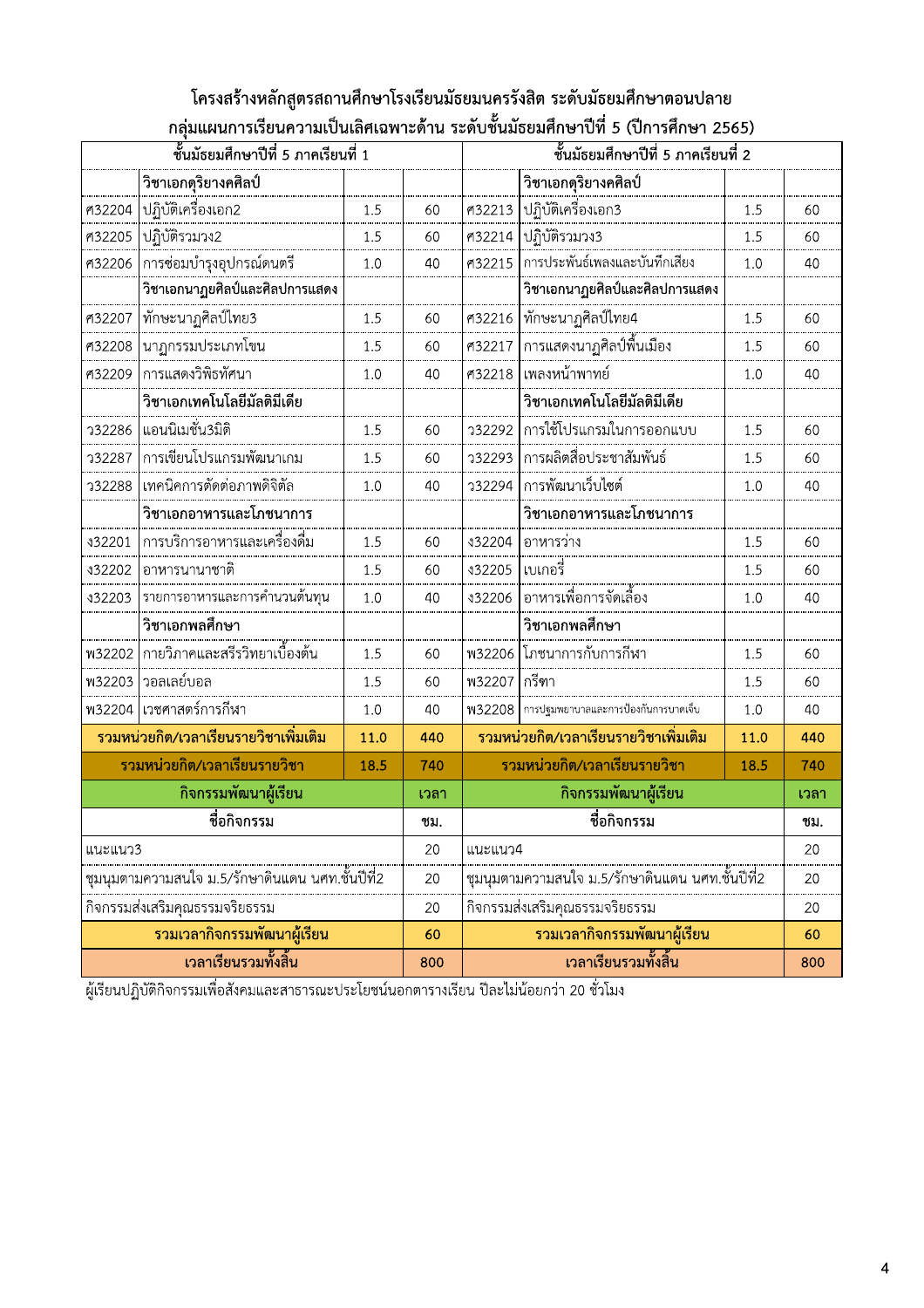## โครงสร้างหลักสูตรสถานศึกษาโรงเรียนมัธยมนครรังสิต ระดับมัธยมศึกษาตอนปลาย ึกลุ่มแผนการเรียนความเป็นเลิศเฉพาะด้าน ระดับชั้นมัธยมศึกษาปีที่ 6 (ปีการศึกษา 2566)

|               | ์ชั้นมัธยมศึกษาปีที่ 6 ภาคเรียนที่1      |          |           |               | ์ชั้นมัธยมศึกษาปีที่ 6 ภาคเรียนที่2      |          |           |
|---------------|------------------------------------------|----------|-----------|---------------|------------------------------------------|----------|-----------|
|               | รายวิชาพื้นฐาน                           |          | เวลาเรียน |               | รายวิชาพื้นฐาน                           |          | เวลาเรียน |
| รหัสวิชา      | ชื่อวิชา                                 | หน่วยกิต | ชม.       | รหัสวิชา      | ชื่อวิชา                                 | หน่วยกิต | ชม.       |
| พ33101        | ภาษาไทย5                                 | 1.0      | 40        | พ33102        | ภาษาไทย6                                 | 1.0      | 40        |
| ค33101        |                                          | 1.0      | 40        | ค33102        | คณิตศาสตร์พื้นฐาน6                       | 1.0      | 40        |
| 133101        | โลก ดาราศาสตร์และอวกาศพื้นฐาน            | 1.0      | 40        | ส33102        | ประวัติศาสตร์ไทย                         | 1.0      | 40        |
| 733102        | วิทยาการคำนวณ3                           | 0.5      | 20        | <b>W33101</b> | พลศึกษา3                                 | 0.5      | 20        |
| ส33101        | ประวัติศาสตร์สากล                        | 1.0      | 40        | ศ33102        | ดนตรี-นาฏศิลป์3                          | 0.5      | 20        |
|               | พ33102 สุขศึกษา3                         | 0.5      | 20        |               | อ33102 ภาษาอังกฤษ6                       | 1.0      | 40        |
| ศ33101        | ทัศนศิลป์3                               | 0.5      | 40        |               |                                          |          |           |
| \$33101       | การงานอาชีพ                              | 1.0      | 40        |               |                                          |          |           |
|               | อ33101   ภาษาอังกฤษ5                     | 1.0      | 40        |               |                                          |          |           |
|               | ้รวมหน่วยกิต/เวลาเรียนรายวิชาพื้นฐาน     | 7.5      | 300       |               | ้รวมหน่วยกิต/เวลาเรียนรายวิชาพื้นฐาน     | 5.0      | 200       |
|               | รายวิชาเพิ่มเติม กลุ่มที่1               |          | เวลาเรียน |               | รายวิชาเพิ่มเติม กลุ่มที่1               |          | เวลาเรียน |
| รหัสวิชา      | ชื่อวิชา                                 | หน่วยกิต | ชม.       | รหัสวิชา      | ชื่อวิชา                                 | หน่วยกิต | ชม.       |
| พ33201        | หลักภาษาไทย                              | 1.0      | 40        |               | ท33202 เสริมทักษะภาษาไทย                 | 1.5      | 60        |
| 133281        | คอมพิวเตอร์ตามมาตรฐาน IC3                | 1.5      | 60        | ค33204        | เสริมทักษะคณิตศาสตร์                     | 1.5      | 60        |
| ส33201        | สื่อสังคมในยุคโลกาภิวัฒน์                | 1.0      | 40        | 733288        | เสริมทักษะวิทยาศาสตร์                    | 1.5      | 60        |
| <b>W33201</b> | แอโรบิคแดนซ์                             | 0.5      | 20        | 733289        | การเผยแพร่ผลงานด้วยเทคโนโลยี             | 1.0      | 40        |
| ส33202        | เศรษฐกิจพอเพียง                          | 0.5      | 20        |               | ส33203 เสริมทักษะสังคมศึกษา              | 1.0      | 40        |
|               | ื่อ33201   ภาษาอังกฤษเพื่อการสื่อสาร5    | 1.5      | 60        | <b>W33205</b> | ลีลาศ                                    | 0.5      | 20        |
| จ33201        | ภาษาจีนเพื่อการสื่อสาร5                  | 1.0      | 40        |               | อ33206   ภาษาอังกฤษเพื่อการสื่อสาร6      | 1.5      | 40        |
|               |                                          |          |           | จ33205        | ภาษาจีนเพื่อการสื่อสาร6                  | 1.0      | 20        |
|               | รายวิชาเพิ่มเติม กลุ่มที่ 2              |          |           |               | รายวิชาเพิ่มเติม กลุ่มที่ 2              |          |           |
|               | แยกกลุ่มเรียนพัฒนาความเป็นเลิศตามวิชาเอก |          | เวลาเรียน |               | แยกกลุ่มเรียนพัฒนาความเป็นเลิศตามวิชาเอก |          | เวลาเรียน |
| รหัสวิชา      | ชื่อวิชา                                 | หน่วยกิต | ชม.       | รหัสวิชา      | ชื่อวิชา                                 | หน่วยกิต | ชม.       |
|               | วิชาเอกภาษาอังกฤษ                        |          |           |               | วิชาเอกภาษาอังกฤษ                        |          |           |
| อ33202        | ทักษะการเขียนภาษาอังกฤษ1                 | 1.5      | 60        | อ33207        | ทักษะการเขียนภาษาอังกฤษ2                 | 1.5      | 60        |
| อ33203        | ภาษาอังกฤษเชิงวิเคราะห์1                 | 1.5      | 60        | อ33208        | ภาษาอังกฤษเชิงวิเคราะห์2                 | 1.5      | 60        |
| อ33204        | ภาษาอังกฤษเพื่อการสมัครงาน               | 1.0      | 40        | อ33209        | ภาษาอังกฤษเพื่อการศึกษาต่อ               | 1.0      | 40        |
|               | วิชาเอกภาษาจีน                           |          |           |               | วิชาเอกภาษาจีน                           |          |           |
| จ33202        | ภาษาจีน5                                 | 1.5      | 40        | จ33206        | ภาษาจีน6                                 | 1.5      | 40        |
| จ33203        | สนทนาภาษาจีน5                            | 1.5      | 40        | จ33207        | สนทนาภาษาจีน6                            | 1.5      | 40        |
| จ33204        | ทักษะการอ่าน-เขียนภาษาจีน5               | 1.0      | 40        | จ33208        | ทักษะการอ่าน-เขียนภาษาจีน6               | 1.0      | 40        |
|               | วิชาเอกทัศนศิลป์                         |          |           |               | วิชาเอกทัศนศิลป์                         |          |           |
| ศ33201        | กายวิภาค2                                | 1.5      | 60        | ศ33210        | ศิลปะรังสิตสร้างสรรค์                    | 1.5      | 60        |
| <b>ศ33202</b> | สถาปัตยกรรมไทย                           | 1.5      | 60        | <b>ศ33211</b> | การจัดนิทรรศการทางศิลปะ                  | 1.5      | 60        |
| <b>ศ33203</b> | ่ ความถนัดทางด้านศิลปะ1                  | 1.0      | 40        | <b>ศ33212</b> | ประวัติศาสตร์ศิลป์                       | 1.0      | 40        |